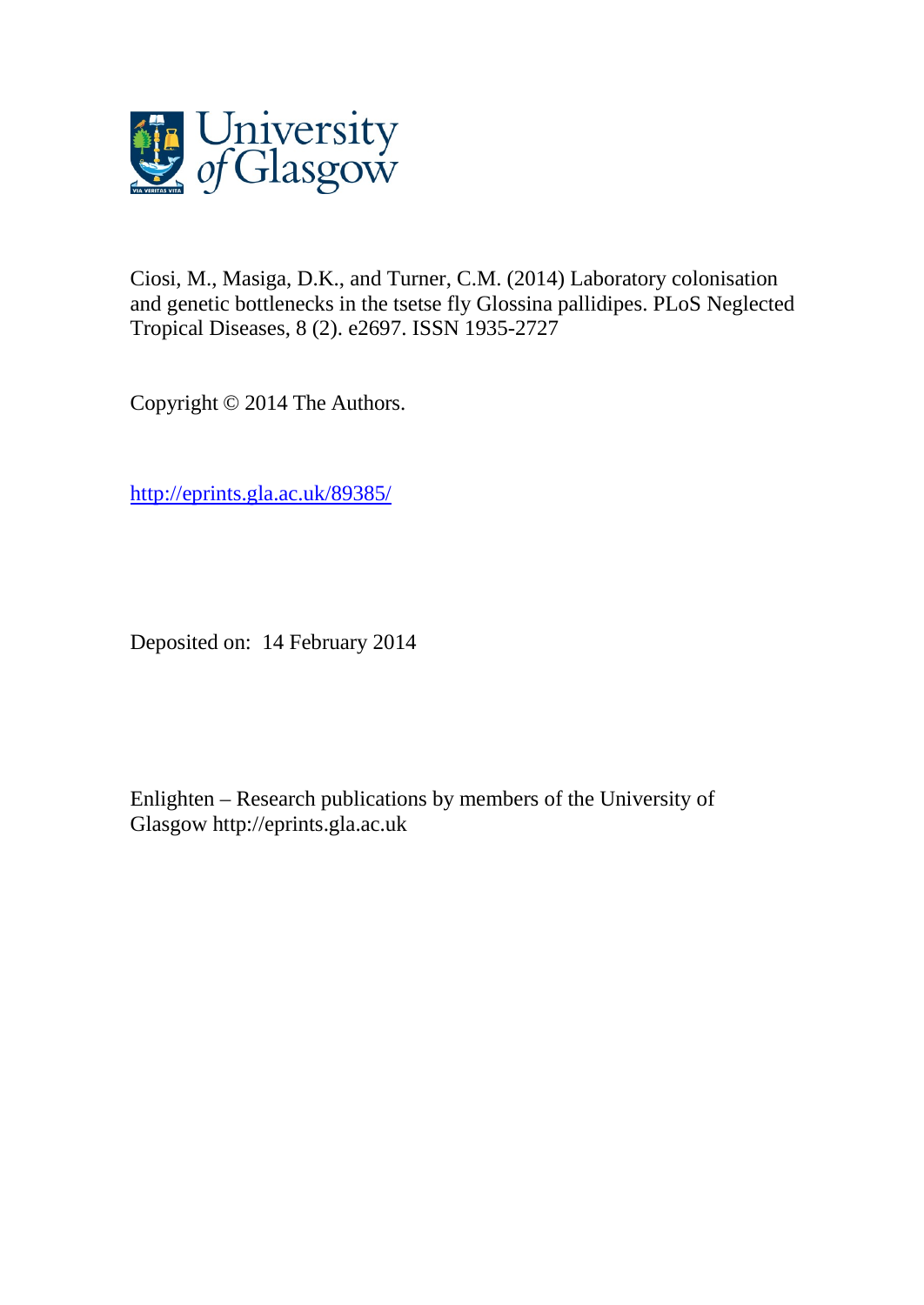# Laboratory Colonisation and Genetic Bottlenecks in the Tsetse Fly Glossina pallidipes

## Marc Ciosi<sup>1,2\*</sup>, Daniel K. Masiga<sup>1,2°</sup>, Charles M. R. Turner<sup>2°</sup>

1 Molecular Biology and Bioinformatics Unit, ICIPE, Nairobi, Kenya, 2 Institute of Infection, Immunity & Inflammation, University of Glasgow, Glasgow, United Kingdom

## Abstract

Background: The IAEA colony is the only one available for mass rearing of Glossina pallidipes, a vector of human and animal African trypanosomiasis in eastern Africa. This colony is the source for Sterile Insect Technique (SIT) programs in East Africa. The source population of this colony is unclear and its genetic diversity has not previously been evaluated and compared to field populations.

Methodology/Principal Findings: We examined the genetic variation within and between the IAEA colony and its potential source populations in north Zimbabwe and the Kenya/Uganda border at 9 microsatellites loci to retrace the demographic history of the IAEA colony. We performed classical population genetics analyses and also combined historical and genetic data in a quantitative analysis using Approximate Bayesian Computation (ABC). There is no evidence of introgression from the north Zimbabwean population into the IAEA colony. Moreover, the ABC analyses revealed that the foundation and establishment of the colony was associated with a genetic bottleneck that has resulted in a loss of 35.7% of alleles and 54% of expected heterozygosity compared to its source population. Also, we show that tsetse control carried out in the 1990's is likely reduced the effective population size of the Kenya/Uganda border population.

Conclusions/Significance: All the analyses indicate that the area of origin of the IAEA colony is the Kenya/Uganda border and that a genetic bottleneck was associated with the foundation and establishment of the colony. Genetic diversity associated with traits that are important for SIT may potentially have been lost during this genetic bottleneck which could lead to a suboptimal competitiveness of the colony males in the field. The genetic diversity of the colony is lower than that of field populations and so, studies using colony flies should be interpreted with caution when drawing general conclusions about G. pallidipes biology.

Citation: Ciosi M, Masiga DK, Turner CMR (2014) Laboratory Colonisation and Genetic Bottlenecks in the Tsetse Fly Glossina pallidipes. PLoS Negl Trop Dis 8(2): e2697. doi:10.1371/journal.pntd.0002697

Editor: Jesus G. Valenzuela, National Institute of Allergy and Infectious Diseases, United States of America

Received October 26, 2013; Accepted December 31, 2013; Published February 13, 2014

Copyright: © 2014 Ciosi et al. This is an open-access article distributed under the terms of the [Creative Commons Attribution License,](http://creativecommons.org/licenses/by/4.0/) which permits unrestricted use, distribution, and reproduction in any medium, provided the original author and source are credited.

Funding: We thank the Wellcome Trust for financial support (grant number: 093692). The funders had no role in study design, data collection and analysis, decision to publish, or preparation of the manuscript.

Competing Interests: The authors have declared that no competing interests exist.

\* E-mail: marc.ciosi@glasgow.ac.uk

**.** These authors contributed equally to this work.

## Introduction

Tsetse flies are vectors of African trypanosomes, parasites that cause human and animal African trypanosomiases. Tsetse control is one of the main methods used to combat the disease [1]. To be efficient, tsetse control attempts should involve a combination of methods that are efficient at both high and low population densities [2]. The sterile insect technique (SIT) is particularly important for control as it is one of the few control methods that is efficient at low densities [2]. SIT is effected by the sequential mass release of sterile males generated from a laboratory colony into an infested area. When the sterile males outnumber the wild males they mate more successfully with wild females that will then produce no offspring. SIT has proven to be an efficient control technique in different parts of the world mainly in pests of crops but was also successfully used to eradicate the New World screwworm Cochliomyia hominivorax, a veterinary pest, in North and Central America [reviewed in 3].

To be successful, SIT programmes need to overcome a number of potential genetic difficulties. Firstly, genetic and phenotypic differentiation can cause mating barriers between wild populations which can make SIT less effective depending on the geographical origin of the sterile insects [4]. Second, the establishment of a laboratory colony for SIT is likely to be associated with strong selection pressure toward laboratory adaptation and loss of genetic diversity compared to the field population of origin. Third, as SIT often involves the release of males, the use of an imbalanced sex ratio within the colony (a common practice) is likely to increase genetic drift in the colony and thus loss of genetic diversity compared with the original field population. Laboratory adaptation and genetic diversity loss can be associated with a loss of field competitiveness [4,5] which can limit the efficiency of SIT.

SIT has proven useful in tsetse control, the most striking example being the eradication of Glossina austeni from Unguja Island (Zanzibar), Tanzania through an area-wide integrated tsetse eradication project terminated by a phase of SIT [6]. Following this success, new tsetse SIT programs have started including one targeting Glossina pallidipes, a vector of human African trypanosomiasis [7–9] and arguably the main vector of animal African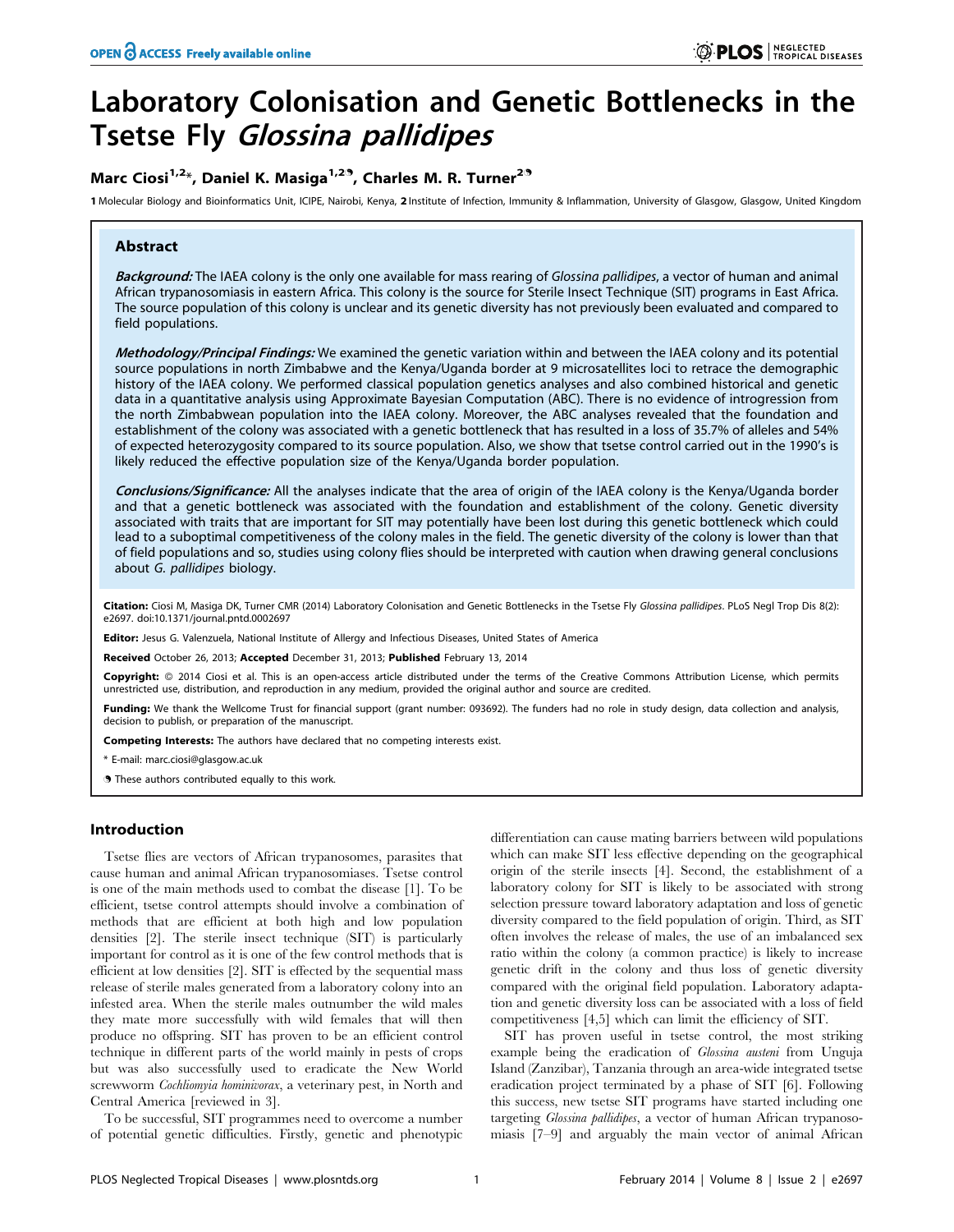#### Author Summary

There is only one mass reared laboratory colony of Glossina pallidipes, a vector of human African trypanosomiasis and arguably the main vector of animal African trypanosomiasis in eastern Africa. This colony is the main one used for basic research on this species and is intended to be used for Sterile Insect Technique (SIT) programs for control of field populations. The origins of this colony are not clear and the extent to which it is genetically representative of the species is unknown. Using population genetics analyses to compare the current colony with two potential source populations we have shown that the colony is from the Kenya/Uganda border and that its foundation and establishment in the laboratory were associated with a genetic bottleneck, i.e. reduction of genetic variation due to increased genetic drift in a population of reduced size. As a consequence, the genetic diversity of the colony is lower than that of G. pallidipes field populations.

trypanosomiasis in eastern Africa [10]. Pilot releases of sterile G. pallidipes males are about to be performed [11].

The IAEA G. pallidipes colony is one of the very few laboratory colonies of this species worldwide and the only one with which mass rearing has been achieved to date. This is the reason why it has been used to start mass rearing in all the SIT Facilities that are currently rearing G. pallidipes [12,13]. The IAEA G. pallidipes colony is generally considered to have been established from the laboratory colony of the University of Amsterdam, the Netherlands which was in turn established from wild pupae collected from Lugala, Uganda in 1975 [14]. Several details associated with the origin of the colony are unclear however. For example, the 'start date' for the IAEA colony varies between publications [see 15,16–18,19 for different dates assumed for the initiation of the IAEA colony]. Moreover, an IAEA report from March 1987 indicate that ''A new colony of G. pallidipes was initiated from pupae kindly donated by the Tsetse Research Laboratory, Bristol, England.'' and this is believed to have been the start of the current IAEA colony [12,17,20]. This potential other origin is important because the G. pallidipes sent to IAEA in 1987 may have originated from northern Zimbabwe [21]. In summary, published accounts do not allow the identification of a single field population as the source of the current  $G$ . pallidipes IAEA colony and cannot rule out the possibility of admixture between colonies of Zimbabwean and Ugandan origin. This lack of clarity is potentially important because of the high genetic differentiation between G. pallidipes populations from Uganda and Zimbabwe [22]. If the IAEA colony was the result of an admixture between those populations it would harbour much of the genetic diversity present in the species. This could be an advantage for future SIT programs as it could limit potential mating barriers with field populations targeted by SIT control.

Molecular markers and population genetics can be used to reconstruct the demographic history of populations, thereby providing insight into aspects of population establishment and colonisation such as founder effect, population bottleneck and demographic expansion [e.g. 23,24–26]. In that context, the recently developed Approximate Bayesian Computation (ABC) [27–29] has proven useful to identify complex and unexpected colonisation histories [30,31]. ABC allows the quantitative comparison of complex demographic or evolutionary scenarios and the estimation of parameters of interest based on molecular and historical data. It has been shown to be a powerful method to compare complex demographic and phylogeographic scenarios based on population genetics data sets [e.g. 23,30,32–34].

We examined here the genetic variation within and between the IAEA colony and its potential source populations in north Zimbabwe and the Kenya/Uganda border to retrace the demographic history of the IAEA colony. We performed classical population genetics analyses and also combined historical information and microsatellite data in a quantitative analysis of the genetic variation using ABC methods. We addressed the following specific questions: (i) Does the IAEA colony result from an admixture between the two potential source populations or originate from a single source? (ii) What is the level of genetic drift associated with laboratory colonisation and the rearing of the colony between its foundation and the present?

#### Materials and Methods

#### Sample collection and DNA extraction

G. pallidipes were obtained from the IAEA Seibersdorf colony and from its potential source populations (Rukomeshi, Zimbabwe and the Uganda/Kenya border, Table 1). Samples of the IAEA colony obtained in 2012 (30 flies) and 2013 (26 flies) were used to better represent the contemporary demographic stochasticity within the colony. The sample (31 flies) used to represent the Uganda/Kenya border population was collected in 2000 in Kapesur near Busia, Kenya. This location is adequate as there is no genetic differentiation between sites within this area [35]. The Rukomeshi sample (34 flies), collected in 2006, was previously analysed for the presence and genetic diversity of the salivary gland hypertrophy virus by Kariithi et al [36]. Flies sampled in Busia were dried after collection and stored in 95% ethanol. IAEA colony specimens were stored in 95% EtOH. For Busia and IAEA colony samples, DNA extractions were carried out from the abdomen of each fly using the Qiagen DNeasy blood and tissue kit following the manufacturer indications and using a final elution of 100 ml. DNA extractions from Rukomeshi sample were carried out as indicated in Kariithi et al [36].

Distinguishing between G. pallidipes and G. fuscipes can prove challenging when specimens have been stored in 95% EtOH because of the alteration of colours that are the main characteristics that allow distinguish between these two species [37]. To make sure no confusion was made at sampling between G. pallidipes and G. fuscipes fuscipes in Busia (where these species are sympatric), we tested whether the microsatellite locus GmmF10 could be amplified in flies collected in Busia as this marker can be amplified in G. pallidipes but not in G. fuscipes [38,39].

## Microsatellite genotyping

15 polymorphic microsatellites loci previously described in the literature [38–42] were evaluated for their use in population genetics analyses of G. pallidipes using multiplex PCR as described in Supplementary file S1. Loci were combined into multiplex reactions with the help of Multiplex Manager v1.2 [43] in an analysis of 2 millions iterations, a primer complementarity threshold of 7 and a minimum distance between loci of the same dye color of 26 bp. The multiplex reactions were fine tuned by hand. After a validation step (fully described in Supplementary file S1) we ended up using 9 microsatellites loci in two multiplex PCR. Multiplex reaction  $\alpha$  contained loci GmmK06, GmmC17, GpC10b, GpC101, GpB115, GpCAG133. Multiplex reaction  $\beta$ contained loci: GmmA06, GpA19a and GpC26 (Table S1). This resulted in a primer complementary threshold of 6 within multiplex reactions and of a minimum distance between loci of the same dye colour of 58 bp. Multiplex PCR were carried out in a total volume of 10  $\mu$ l containing 2  $\mu$ l of template DNA solution,  $1X$  Qiagen Multiplex PCR mix and  $0.2 \mu M$  of each primers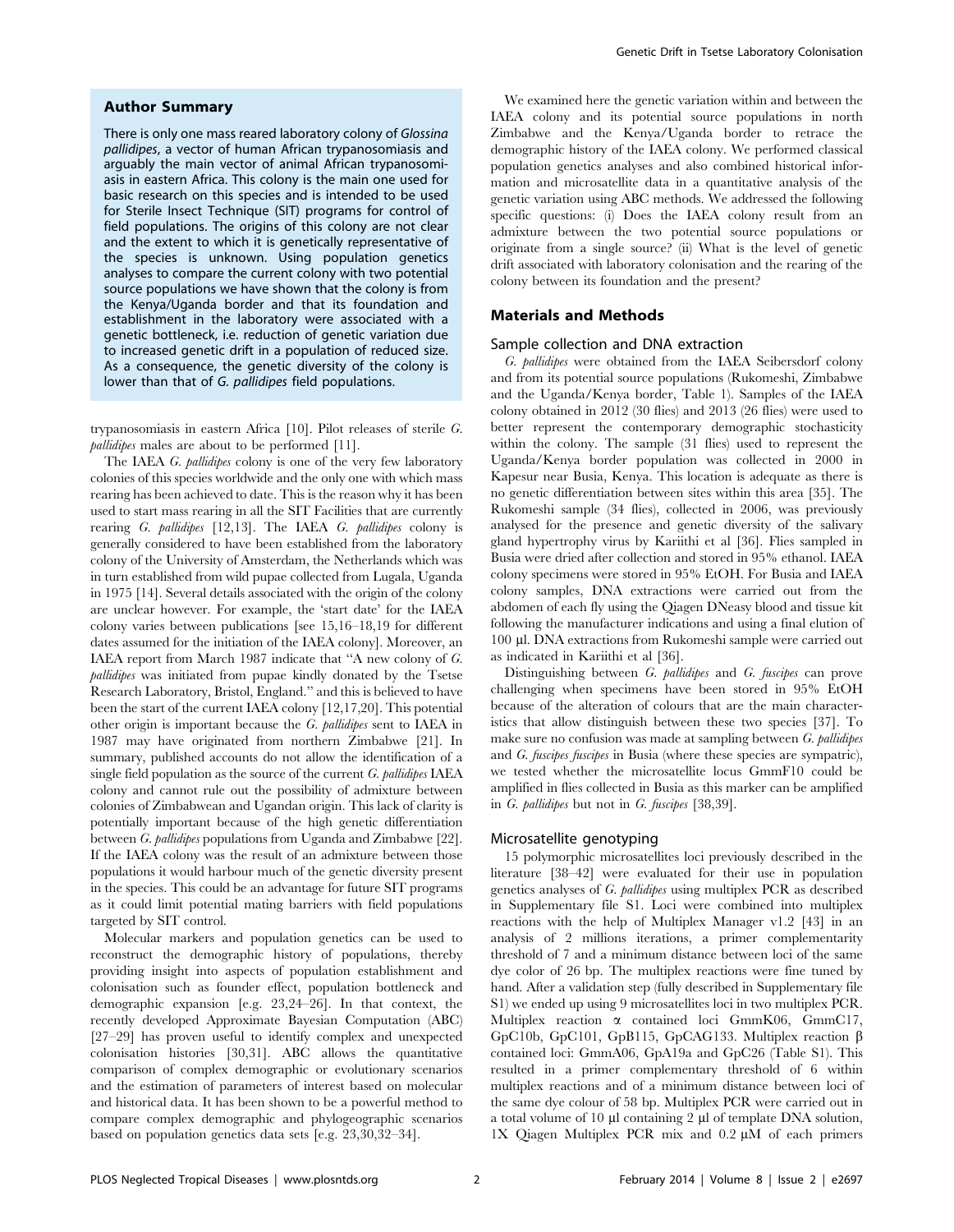| <b>Table 1.</b> G. pallidipes samples used in this study plus HWE tests. |              |                        |                             |             |            |                        |  |  |
|--------------------------------------------------------------------------|--------------|------------------------|-----------------------------|-------------|------------|------------------------|--|--|
| Area/country                                                             | Sites/colony | <b>Collection date</b> | Latitude(°N), Longitude(°E) | Sample size | <b>HWE</b> | <i>F</i> <sub>is</sub> |  |  |
| <b>North Zimbabwe</b>                                                    | Rukomeshi    | 2006                   | $-16.13, 29.40$             | 34          | < 0.01     | 0.126                  |  |  |
| Uganda/Kenya border                                                      | <b>Busia</b> | April 2000             | 0.61, 34.30                 | 31          | 0.906      | $-0.025$               |  |  |
| Seibersdorf, Austria                                                     | <b>IAEA</b>  | <b>March 2012</b>      |                             | 30          | 0.997      | $-0.090$               |  |  |
|                                                                          |              | April 2013             |                             | 26          | 0.999      | 0.012                  |  |  |

Table 1. G. pallidipes samples used in this study plus HWE tests.

Sample size: number of individuals genotyped per sample. HWE: p-value of the test for deviation from Hardy–Weinberg equilibrium. doi:10.1371/journal.pntd.0002697.t001

except for locus GpC10b  $(0.3 \mu M)$  of each primers). Forward PCR primers 5' labelled with a fluorescent dye were used to allow the PCR products to be detected on an automated DNA sequencer. The PCR cycling conditions for both multiplex PCRs were  $(95^{\circ}C,$ 15 min); 25 cycles of (94 $^{\circ}$ C, 30 s), (55 $^{\circ}$ C, 90 s) and (72 $^{\circ}$ C, 60 s); ( $60^{\circ}$ C, 30 min). 1 µl of a 1/20 or 1/30 dilution of the multiplex PCR products were analysed by electrophoresis in combination with the GeneScan-500 LIZ size standard (Applied Biosystems) by DNA Sequencing & Services (MRCPPU, College of Life Sciences, University of Dundee, Scotland, www.dnaseq.co.uk) using Applied Biosystems Big-Dye Ver 3.1 chemistry on an Applied Biosystems model 3730 automated capillary DNA sequencer. The size estimation of amplified microsatellites was performed using GENEMARKER v2.2.0 (SoftGenetics). The Excel Macro AUTOBIN v0.9 [44] was then used on the raw data set of amplified microsatellites sizes to automatically detect relevant gaps in size and help delimit allele ''bins'' (Table S2). The allele ''bins'' defined using AUTOBIN were then used within GENEMARKER to automatically bin the alleles. Each peak was then checked manually.

Microsatellite data are available from the Dryad Digital Repository: http://dx.doi.org/10.5061/dryad.bt612

## Genetic variation within samples

Genetic variation within samples was assessed using the mean number of alleles per locus (Na) and the mean expected heterozygosity (H) [45] computed with GENECLASS 2 ver. 2.0.h [46]. The coefficient of inbreeding  $F_{\text{IS}}$  was estimated with GENEPOP ON THE WEB  $[47, 48]$ . For comparisons of  $Na$  values between samples, allelic richness (AR) was estimated on the basis of minimum sample size with FSTAT 2.9.3.2 [49]. The significance of differences in  $AR$  and  $H$  between samples was assessed with the nonparametric Friedman and Wilcoxon sign rank tests (with the locus as a repetition unit). Deviation from Hardy–Weinberg equilibrium (HWE) was assessed with the probability test approach, using GENEPOP ON THE WEB.

#### Genetic variation between samples

Exact tests for pairwise genic differentiation [50] were performed with GENEPOP ON THE WEB [47,48]. The significance levels of those tests were corrected with Benjamini and Hochberg's [51] false discovery rate procedure when necessary as those tests can involve non orthogonal and multiple comparisons. Genetic differentiation between pairs of samples was summarised by Weir and Cockerham's [52] estimator of pairwise  $F_{ST}$  using GENEPOP ON THE WEB.

#### Bottleneck tests

For each field population and laboratory colony, tests for a recent reduction in population size in the last  $2N_e-4N_e$ generations were performed using the program BOTTLENECK 1.2

[53,54]. These analyses were carried out assuming a generalised stepwise mutation (GSM) with a variance of 0.36 [31,55,56]. Onetailed Wilcoxon sign-rank tests were used to determine whether observed heterozygosity deviates from expectations at mutationdrift equilibrium. Estimations were based on 10000 replications. Reductions in population size were also tested using the ''modeshift'' indicator of the distortion of allele frequency classes' distributions [57].

## Assignment of the IAEA individuals to the potential source populations

Two approaches were used. In the first, we calculated the mean multilocus individual assignment likelihood of each IAEA sample i, to each sample of possible source populations s [hereafter denoted  $L_{i\rightarrow s}$ , see 58,59] with GENECLASS 2 ver. 2.0.g [46]. For each IAEA sample, the most probable source population was then identified as that with both the highest  $L_{i\rightarrow s}$  value and the lowest  $F_{ST}$  value with the source population considered  $[24,60]$ .

The second method allowed the concomitant assignment of individuals and inference of potential admixture. This clustering approach, implemented in STRUCTURE 2.3.4 [61] was used to evaluate the contribution of the Rukomeshi and Busia populations to the current IAEA colony. Individual multilocus genotypes were used to infer clusters of individuals within which deviation from HWE and linkage disequilibria are minimized. The microsatellite data were converted from GENEPOP to STRUCTURE format using the software CREATE v.1.37 [62]. Ten replicate runs for each prior value of the number  $(K)$  of clusters, set between 1 and 5, with a burn-in of  $2\times10^5$  iterations followed by  $10^6$  iterations. The admixture model of ancestry together with the correlated allele frequencies model were used [63] and no account was taken a priori on the origin (Busia, Rukomeshi or IAEA) of each individuals, i.e. individuals were clustered only on the basis of their multilocus genotypes. Default values were maintained for all other parameters.  $K$  was estimated as the value leading to the highest likelihood for the data  $P(X|K)$  and with the  $\Delta K$  statistics of Evanno et al. [64] with STRUCTURE HARVESTER Web v0.6.93 [65].

## Inferring the past demography of the laboratory colony using Approximate Bayesian Computation

We applied an Approximate Bayesian Computation (ABC) approach to infer the demographic history of the G. pallidipes IAEA colony and field populations under study. Microsatellite data were combined with prior information on the history and demography of those populations. Analyses were performed with DIYABC v 1.0.4.46 [66,67]. Briefly, in an ABC analysis, summary statistics of each simulated dataset are recorded, together with the label of the scenario used for the simulation. Euclidian distances between each simulated dataset and the observed dataset are computed. These distances are then used to estimate the posterior probabilities of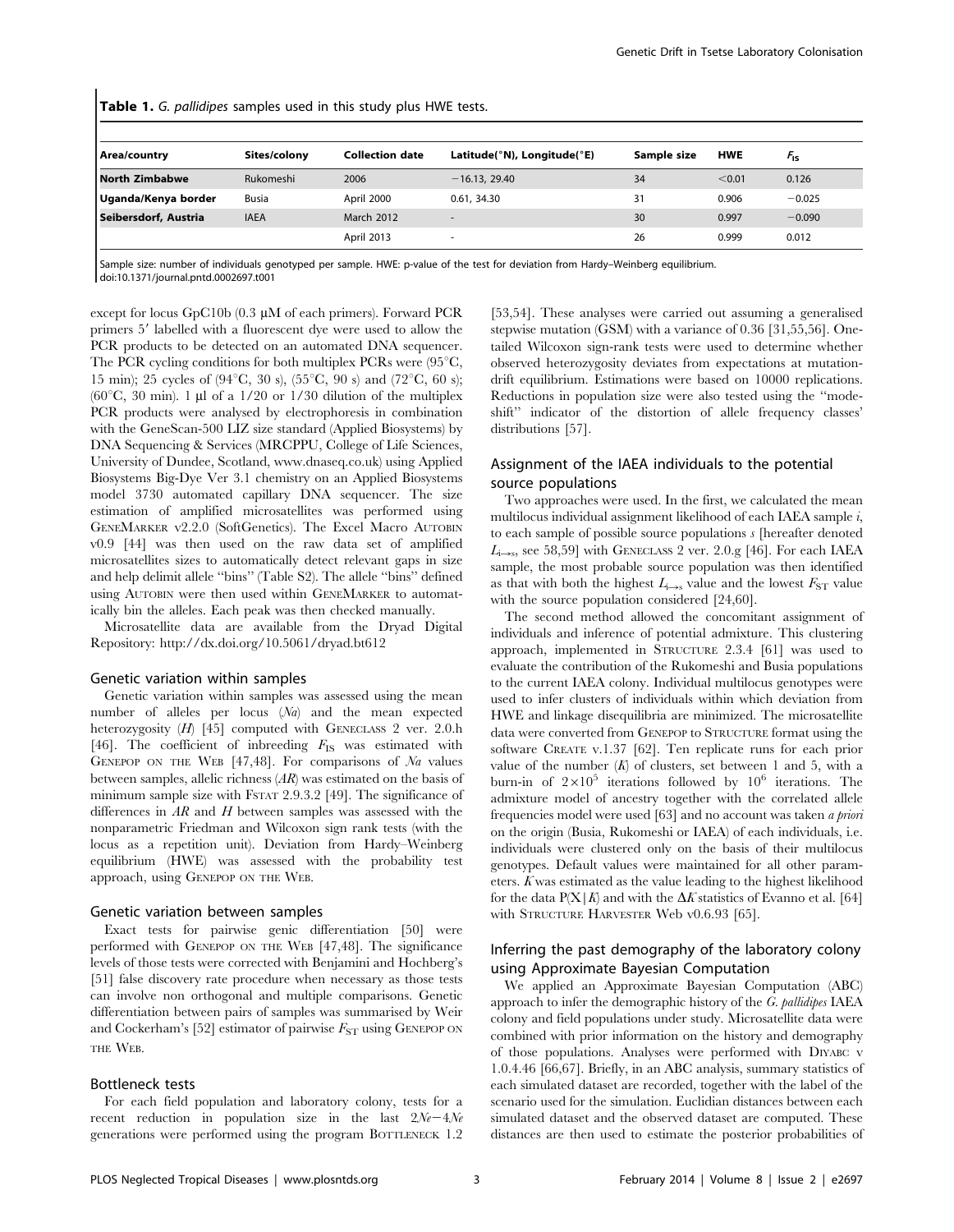the scenarios and posterior probability distributions of the parameters. In each of the three analyses described below and in Supplementary file  $S_2$ ,  $10^6$  datasets were simulated for each competing scenario using parameter values drawn from prior distributions and assuming equiprobability of each scenario *a priori*. The simulated datasets had the same characteristics (number of samples, individuals, loci, characteristics of the microsatellite loci) as the observed dataset.

Genetic variation was summarised using a set of summary statistics traditionally used in ABC for each population and each population pair [23,34,67]: mean number of alleles, mean gene diversity, mean allele size variance and mean M index across loci [68], pairwise  $F_{ST}$  [52], mean individual assignment loglikelihoods of individuals from population  $i$  assigned to population  $j$  ( $L_{i\rightarrow j}$ ) and the maximum likelihood estimates for admixture proportions [69]. In analyses 1 and 2, four summary statistics were used while there were 54 in analysis 3 (Table S3).

In analysis 1 (Supplementary file S2) we focused on the Busia population in order to correctly model the demographic history of this population when analysing the IAEA colony history. This is of importance as the Busia population may have experienced a genetic bottleneck due to tsetse control [70] or to the destruction of the tsetse habitat associated with the increase of the human population between the foundation of the IAEA colony (1975) and the sampling of the Busia population. If such a bottleneck occurred it is important to take it into account when performing inferences on the demographic history of the IAEA population.

In analysis 2 (Supplementary file S2) we focused on the demography of the Rukomeshi population between the establishment of the IAEA colony and the sampling of the Rukomeshi flies in 2006. Unlike for the Busia population, there is no record of any tsetse control program in Rukomeshi area between 1975 and 2006. However, a field trial of a tsetse control technique has been carried out in Rukomeshi in 1991 and could have decreased the size of the *G. pallidipes* population temporarily [71].

The IAEA colony demography and origin were examined in analysis 3, taking into account the scenarios selected in analysis 1 and 2. The IAEA colony was considered to originate from a single source, Busia or Rukomeshi, or from an admixture between both. Each of those three scenarios were considered with or without the possibility of a bottleneck associated with the laboratory establishment of the IAEA colony, giving a total of 6 competing scenarios (Figure 1). The analyses were performed using parameter values drawn from the prior distributions described in Table 2.

For all the ABC analyses performed, posterior probabilities of the competing scenarios were estimated by polychotomous logistic regression [67] on the 1% simulated datasets closest to the observed dataset. The selected scenario was that obtaining the highest posterior probability with a 95% confidence interval nonoverlapping with the second highest probability [30,31]. The posterior distributions of the demographic parameters were estimated under the selected scenario using a local linear regression on the 1% simulated datasets producing the smallest Euclidian distances to the observed dataset [27,67]. The median of a posterior distribution was considered as point estimate for a parameter [as in 66,67].

ABC analyses were performed on simulated pseudo-observed datasets (PODs) to evaluate the ability of our ABC analysis 3 to select the true scenario. For each of the 6 scenarios of the ABC analysis 3 (Figure 1), 100 PODs were simulated using parameter values drawn from the probability distributions identical to the prior distributions (Table 2). Each PODs has the same characteristics (number of samples, individuals, loci) as the observed dataset. For the selection of the scenario, procedures previously described (summary statistics, Euclidian distances, posterior probability estimation) were applied to each POD. Because the scenario used to generate each POD is known, applying the ABC analysis 3 on the PODs allows the estimation of type I and II errors for these analyses. Type I error corresponds to the proportion of PODs for which a scenario is excluded by the ABC analysis while it is actually the true scenario (the one used to generate the PODs). Type II error corresponds to the proportion of PODs for which a scenario is selected while it is not the true one. Low type II error indicates that the results are reliable even when the type I error is large [23].

Using the ''model checking'' option in DIYABC we evaluated the ability of the selected scenario and of its parameters posterior distributions to generate simulated data that are similar to the observed data set [i.e. evaluation of the ''goodness of fit'' of the combination of the selected scenario and its parameter posterior distributions, 66]. The procedure was carried out by simulating  $10<sup>4</sup>$  PODs using the scenario selected in the ABC analysis 3 and parameters values drawn from the posterior distributions of the parameters. Summary statistics distributions corresponding to those  $10^4$  PODs were then compared to the observed summary statistics. To reduce the bias introduced by the use of the same set of summary statistics for the ABC analysis and the model checking [66] we added the following summary statistics to the previously used 54 summary statistics: the shared allele distance [72] and the  $(\delta \mu)^2$  distance  $[(\delta \mu)^2 = (\mu_A - \mu_B)^2]$ , where  $\mu_A$  and  $\mu_B$  are the "means" of allele size in populations A and B'', 73]. That way, 66 summary statistics were used in the ''model checking''. The combination of the selected scenario and its parameter posterior distributions would be considered inadequate if many observed summary statistics were not included in the distribution of the summary statistics corresponding to the  $10^4$  PODs [66].

## Simulation of the genetic diversity of the source population of the IAEA colony in 1975

In order to evaluate the genetic diversity loss that occurred between the 1975 source population and the current IAEA colony we used DIYABC to simulate the source population in 1975 under the scenario selected by the ABC analysis 3. To take into account the inter-simulation variation, we simulated 100 datasets under the scenario selected by the ABC analysis 3. In addition to the four samples (Busia, Rukomeshi and IAEA 2012 and 2013) included in the ABC analysis 3, a fifth sample corresponding to the 1975 source population was simulated. This sample of the 1975 source population correspond to 26 multilocus genotypes at 9 microsatellite loci having the same characteristics as the ones used to produced the observed data. We simulated 26 multilocus genotypes to be able to directly compare the genetic diversity of the 1975 source population simulated and of the IAEA 2013 sample which is made up of 26 individuals (Table 1). The simulations were performed using the parameter values estimated previously under the scenario selected by the ABC analysis 3 (i.e. the median of the posterior distributions of the parameters). Because the simulations slightly over estimated the genetic diversity of the Rukomeshi sample we downscaled the genetic diversity simulated for Busia 1975 sample accordingly to be conservative in our comparison of IAEA 2013 and the simulated Busia 1975 sample.

#### Results

The microsatellite locus GmmF10 could be amplified in each of the flies samples in Busia (see Figure S1) indicating that they are all G. pallidipes [38,39].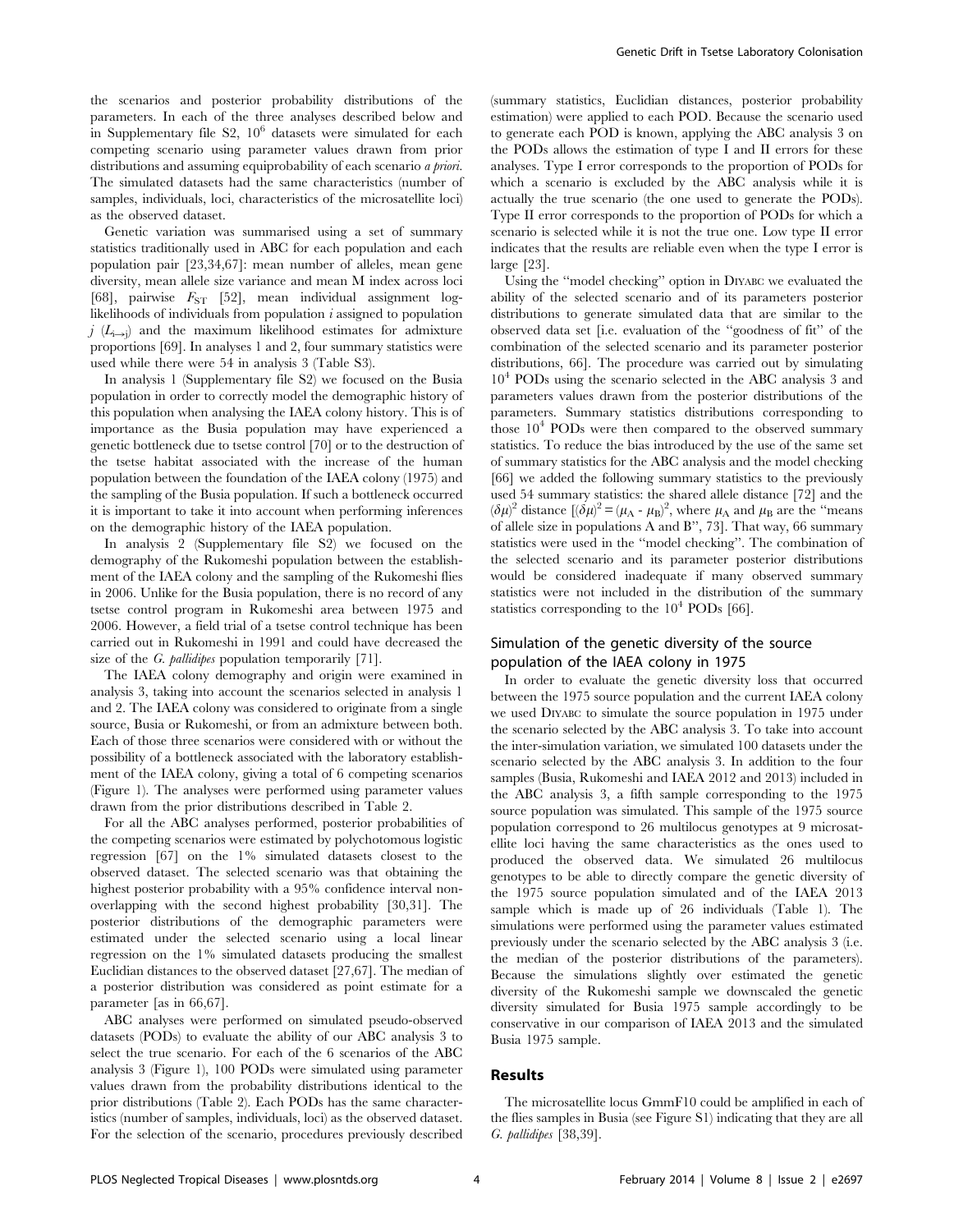

Figure 1. Competing scenarios considered in the ABC analysis of IAEA colony past demography (analysis 3). The demography of the Busia and Rukomeshi populations was determined as described in Supplementary file S2. In all scenarios, the two potential source populations merged  $T_{anc.}$  ago into an unsampled ancestral population and a bottleneck started in Busia in 1991 and lasted  $BD_{cont.}$  generations. Scenario 4, 5 and 6 are respectively variations of scenarios 1, 2 and 3 in which a genetic bottleneck (of duration  $BD_{\text{col.Bus}}$  or  $BD_{\text{col.Ruk}}$ ) is associated with the laboratory colonisation. In scenarios 1, 2, 4 and 5 the IAEA colony has a single population of origin. In scenarios 1 and 4, the IAEA colony was founded from the Busia population in 1975 while in scenarios 2 and 5, it was founded from the Rukomeshi population T<sub>col.Ruk</sub> generations ago. In scenario 3 and 6 the IAEA colony originates from an admixture between unsampled colonies of Busia and Rukomeshi origin that were respectively founded from the Busia population in 1975 and from the Rukomeshi population T<sub>col.Ruk</sub>, generations ago. When admixture occurs, the admixture rate ar is the proportion from unsampled Busia colony that contributed to the admixed IAEA colony. doi:10.1371/journal.pntd.0002697.g001

#### Genetic variation within samples

The complete dataset analysed (121 individuals from Busia, Rukomeshi and the IAEA colony) showed moderate polymorphism with an average of 6.556 (SD = 3.046) alleles per locus over all samples. The number of alleles ranged from 3 at locus GmmC17 to 11 at loci GpC101 and GmmA06. Fifty seven (96.6%) of the 59 alleles observed over all samples were present in the Rukomeshi sample. In Rukomeshi all loci were polymorphic whereas locus GpCAG133 was monomorphic in Busia and both IAEA samples and locus GmmC17 was monomorphic in IAEA 2013. Only the Rukomeshi sample was found to deviate from Hardy-Weinberg equilibrium (Table 1) which was mainly due to a single locus. Only allele frequencies at locus Gpc26b were found to significantly deviate from HWE in Rukomeshi after correction for multiple comparisons  $(p<0.001)$ . This was associated with heterozygote deficiency (positive  $F_{\text{IS}}$ ) and could be the results of the presence of null alleles at this locus in Rukomeshi. Most of the analyses including the STRUCTURE analysis and the ABC analysis 3 were repeated after excluding locus Gpc26b from the dataset. The results obtained were very similar to the ones obtained with 9 loci (data not shown) and the deviation from HWE at locus Gpc26b was thus considered inconsequential for our inferences. No linkage disequilibrium was detected between loci in any sample.

The mean number of alleles per locus  $(Na)$  was heterogeneous between samples, ranging from 2.2 [Allelic richness  $(AR) = 2.1$ ] in the IAEA colony to 6.3  $(AR = 5.9)$  in Rukomeshi (Figure 2). Similarly, mean expected heterozygosity  $(H)$  ranged from 0.19 in the IAEA colony to 0.56 in Rukomeshi (Figure 2). Na and  $AR$  were

significantly higher in Rukomeshi than the other three samples  $(p<0.01, 9$  signed ranks,  $|W| = 45$ ) while they were no different in Busia and the IAEA samples ( $p > 0.05$ ,  $\leq 8$  signed ranks,  $|W| \leq 18$ ). A different pattern was observed with  $H$  which was significantly higher in the field populations than in the IAEA colony  $(p \le 0.01,$  $\geq$ 8 signed ranks,  $|W| \geq$ 34) but was not different between the two field populations ( $p \ge 0.05$ , 9 signed ranks,  $|W| = 29$ ). The tests for mode shift of the distribution of allele frequency classes and for heterozygosity excess (Figure 3) indicated that the Busia population recently experienced a genetic bottleneck while those tests revealed no evidence of such bottlenecks in Rukomeshi or IAEA populations.

#### Genetic variation between samples

Pairwise comparisons between samples showed highly significant genetic differentiation tests and large to very large  $F_{ST}$ estimates (mean  $= 0.27$ , SD  $= 0.13$ ; Table 3) except for the comparisons between the IAEA colony samples (no genetic differentiation and  $F_{ST} = 0$ ; Table 3). The genetic differentiation between Rukomeshi and the IAEA samples was significantly greater than between the Busia and the IAEA samples (Wilcoxon' sign rank test on pairwise  $F_{ST}$  per locus, 8 sign ranks,  $|W|>28$ ,  $p<0.05$ ).

We also investigated the mean multilocus individual assignment likelihood of each IAEA sample  $i$  to each sample of the potential source population  $s(L_{i\rightarrow s})$  and the results are indicated in Table 3. The highest  $L_{i\rightarrow s}$  values for Busia also indicate that this is a more likely source population of the IAEA colony than Rukomeshi.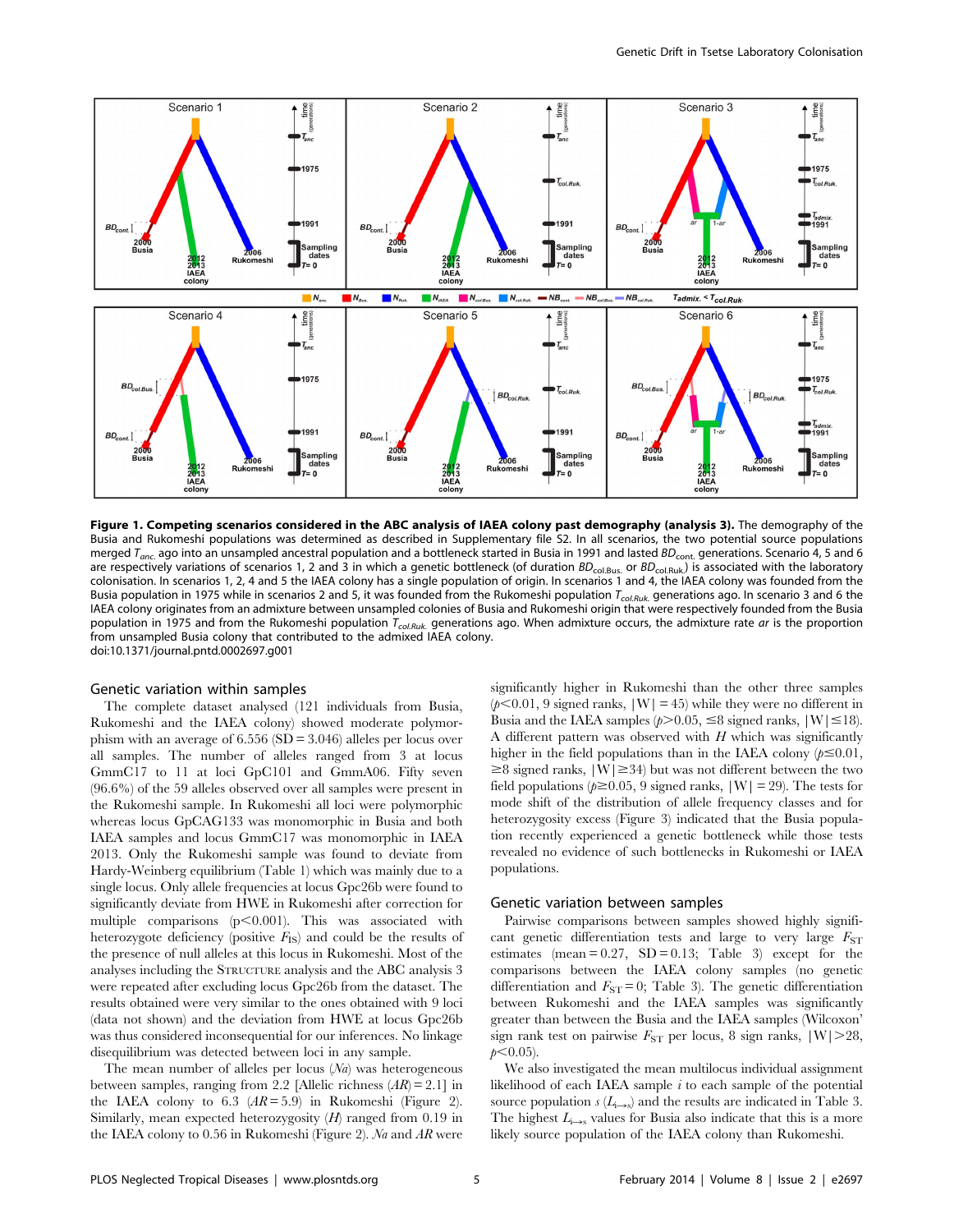Table 2. Prior distributions of the parameters used in the ABC analyses.

| <b>Parameters</b>                                               | <b>Prior distributions</b>      |
|-----------------------------------------------------------------|---------------------------------|
| $N_{\text{anc}}$ , $N_{\text{Bus}}$ , $N_{\text{Ruk}}$          | Uniform [500; 20000]            |
| $N_{IAEA}$ , $N_{col.Bus}$ , $N_{col.Ruk}$                      | Uniform [1; 20000]              |
| $NB_{col\, \text{Rus}}$ , $NB_{col\, \text{Ruk}}$ , $NB_{cont}$ | Uniform [1; 100]                |
| $T_{anc}$ (generations before present)                          | Uniform [500; 25000]            |
| $T_{col-Ruk}$                                                   | Uniform [1980; 1983]            |
| $T_{admix.}$                                                    | Uniform [1981; 1990]            |
| $BD_{\rm cont.}$                                                | Uniform $[1,47]$                |
| $BD_{\text{col. Bus.}}$                                         | Uniform [1,15]                  |
| BD <sub>coll.Ruk.</sub>                                         | Uniform [1,25]                  |
| ar                                                              | Uniform [0.1; 0.9]              |
| <b>Mutational model</b>                                         | GSM+SNI with default parameters |
| Number of generations per year                                  | 5*                              |
|                                                                 |                                 |

**Note:**  $N_{\text{anc}}$ : effective population size (Ne) of the ancestral population.  $N_{\text{Bus}}$ : Ne of the Busia population.  $N_{\text{Ruk}}$ : Ne of the Rukomeshi population.  $N_{\text{AFA}}$ : Ne of the IAEA colony.  $N_{\text{col.Bus.}:}$  Ne of the unsampled colony of Busia origin.  $N_{\text{col.Ruk.}:}$  Ne of the unsampled colony of Rukomeshi origin.  $NB_{col. Bus.}:$  Ne of the colony of Busia origin (IAEA in scenario 4 and unsampled in scenario 6) during the bottleneck associated with its establishment that started in 1975 lasted  $BD_{\text{col.Bus}}$ generations.  $NB_{colRuk}$ : Ne of the colony of Rukomeshi origin (IAEA in scenario 5

and unsampled in scenario 6) during the bottleneck associated with its establishment that started at  $T_{col.Ruk.}$  and lasted  $BD_{col.Ruk.}$  generations.  $NB_{cont.}$ : Ne of the Busia population during the bottleneck associated with the tsetse control that started in 1991 and lasted  $BD_{\text{cont.}}$  generations.  $T_{\text{anc.}}$ : number of generations between present and the merge of the two potential source populations an unsampled ancestral population.  $T_{admix}$ : date of the admixture. ar: admixture rate. GSM: Generalized Stepwise Mutation model. SNI: Single nucleotide indel mutations.

\*: see Supplementary file S2 (Table S7 in Supplementary file S2) for a rationale. doi:10.1371/journal.pntd.0002697.t002

In a third approach, STRUCTURE inferred the most likely number of genetic clusters  $(K)$  to be 2 or 3. The statistic  $\Delta K$  [64] indicated  $K = 2$  while the highest likelihood of the data was obtained at  $K = 3$ (Figure 4A). At  $K=2$  (Figure 4B, top) all the IAEA individuals belong to the same cluster as the individuals from Busia. Also a very small fraction of the multilocus genotypes of some IAEA individuals clustered with Rukomeshi but this fraction was smaller for the IAEA colony than for Busia and was thus considered uninformative. Similarly, there was no evidence of introgression from Rukomeshi to the IAEA colony at  $K=3$  (Figure 4B, bottom). At  $K=3$  each population (Busia, IAEA colony and Rukomeshi) formed a distinct cluster except for a few Busia individuals that clustered within the IAEA cluster or were admixed between the Busia and the IAEA cluster and vice and versa.

Manual inspection of the allele frequency distributions did however support the possibility of introgression from Rukomeshi into the IAEA colony. All the alleles present in the IAEA samples should normally be present in the sample of its source population and all the alleles of the IAEA colony were found in Rukomeshi but not in Busia. 4 alleles observed in the IAEA colony were absent from the Busia sample and present in Rukomeshi. Two of these alleles (allele 129 at locus GmmK06 and allele 187 at locus GmmC17) were rare in the IAEA colony (allele frequencies  $\leq$ 0.02) while the other two (alleles 157 and 159 at locus GpA19a) had relatively high frequencies (0.04 to 0.29). However, the interpretation of these data must also take into account the total number of alleles in both Busia and Rukomeshi (23 and 57 respectively). Fisher's exact test shows that the number of private alleles from Busia observed into the IAEA colony (0/23) is not statistically different from the number of private alleles from Rukomeshi (4/57;  $p = 0.32$ ).

## Inferring the past demography of the laboratory colony using Approximate Bayesian Computation

In the ABC analysis 1 focused on Busia, the scenario with a strong bottleneck (scenario A) obtained a posterior probability of 0.997 (Table 4). The confidence in this scenario choice is good because type II error was small (0.065, Table 4). In the ABC analysis 2 focused on Rukomeshi, the highest posterior probability (0.737) was associated with the scenario with a constant population size (scenario C). However the power of the ABC analysis 2 was low with high type I (0.66) and type II errors (0.275). It should be noted that 84.8% of type I error correspond to the selection of scenario B when scenario C is true and 87.3% of type II error is associated with the selection of scenario C while scenario B is true. To conclude, the results of the ABC analyses 1 and 2 show that a genetic bottleneck occurred recently in Busia but provide no support for such a bottleneck in Rukomeshi.



Figure 2. Genetic variations within samples. Error bars indicate the standard deviations across loci. Na: average number of alleles per locus. AR: allelic richness. AR is based on minimum sample size  $(N = 23$  in Friuli for locus DVV-ET1). H: mean expected heterozygosity. doi:10.1371/journal.pntd.0002697.g002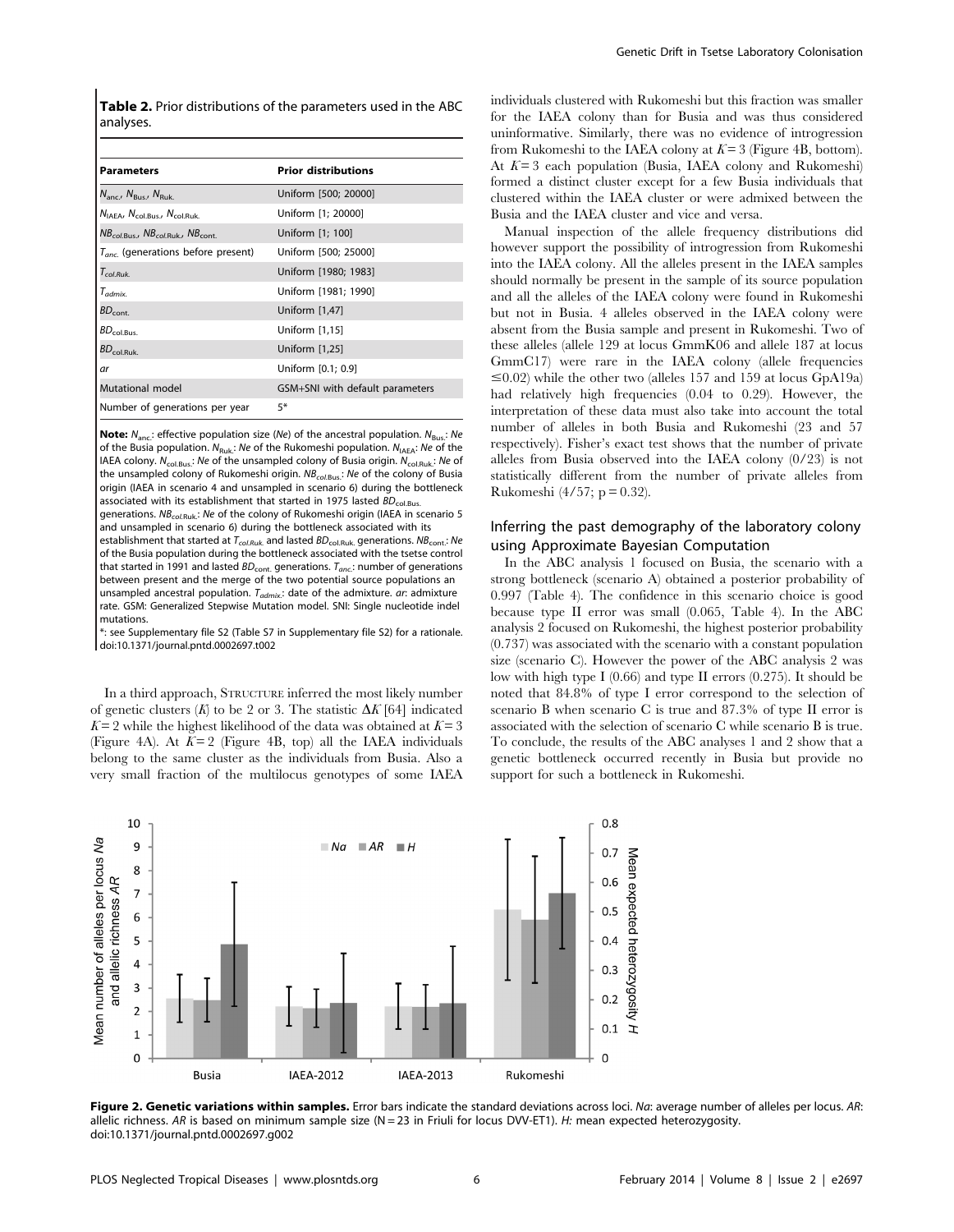

Figure 3. Distribution of the allele frequency classes. (A) in Busia. (B) in the IAEA colony samples from 2012 and 2013. (C) in Rukomeshi. The result of the bottleneck tests (Wilcoxon' tests on heterozygosity excess, and the mode shift tests) are indicated for each panel which correspond to a field population or to the IAEA colony. Heterozygosity excess and/or a shifted mode in the distribution of allele frequency classes indicate a recent reduction in population size. doi:10.1371/journal.pntd.0002697.g003

Those results were taken into account and the demography of Busia and Rukomeshi were modelled accordingly in the ABC analysis 3 (Figure 1). To identify the most likely source population of the IAEA colony and estimate the intensity of genetic drift associated with its foundation and establishment, six possible scenarios were considered (Figure 1). Scenario 4 involving a single Busia origin of the IAEA colony and a genetic bottleneck Table 3. Genetic differentiation between samples and assignment of the IAEA colony samples into the potential source populations.

|                  | <b>Busia</b>   | <b>IAEA-2012</b>     | <b>IAEA-2013</b>             | Rukomeshi                |
|------------------|----------------|----------------------|------------------------------|--------------------------|
| <b>Busia</b>     | $\overline{a}$ | $4.0 \times 10^{-5}$ | $2.8 \times 10^{-5}$         | $\overline{\phantom{a}}$ |
| <b>IAEA-2012</b> | 0.133          | ۰                    | $\overline{\phantom{a}}$     | $1.9v10^{-12}$           |
| <b>IAEA-2013</b> | 0.130          | $\Omega$             | $\qquad \qquad \blacksquare$ | $4.3 \times 10^{-12}$    |
| Rukomeshi        | 0.276          | 0.406                | 0.389                        |                          |

Pairwise  $F_{ST}$  are indicated below the diagonal. Significant pairwise genotypic differentiation exact tests are indicated in bold typeface. The mean individual assignment likelihoods of IAEA samples into the potential sources of the colony  $(L<sub>i</sub>,c)$  are indicated above the diagonal doi:10.1371/journal.pntd.0002697.t003

associated with its foundation and establishment was identified as having the highest posterior probability (0.792, Table 4) with small type II error (0.044, Table 4). Although the type I error associated with this analysis was not small (0.25, Table 4), it should be noted that 76% of this corresponds to the selection of scenario 1 when scenario 4 is true (i.e. selection of a scenario in which the source population of the IAEA colony is Busia). The model checking analysis revealed that the combination between scenario 4 and the estimated posterior distributions of the parameters produced simulated data very similar to the observed data. Indeed, only one observed summary statistic [the  $(\delta \mu)^2$  distance, 73] between the IAEA samples (which was not used in our ABC analyses) was in the 5% tail of the distribution of the corresponding simulated statistics. These results give good confidence in the estimation of the parameters associated with scenario 4.

Posterior probability distributions of the effective population sizes  $(N_e,$  Figure 5) illustrate the intensity of genetic drift in the field populations and of the IAEA colony.  $N_{BUS}$  corresponds to Busia  $\mathcal N_e$  before the bottleneck; the genetic data for the Busia sample did not contain any information about the Busia  $N_e$  after the genetic bottleneck (data not shown). All the posterior distributions of the Ne estimated substantially differ from the corresponding prior probability distributions (Figure 5) which indicates that the empirical data collected in Busia, Rukomeshi and the IAEA colony contain information about the estimated  $N_e$ . The estimated  $N_e$  for Busia was the smallest and similar to that for the IAEA colony. In contrast, the Ne estimated for Rukomeshi was an order of magnitude higher. A small effective population size was associated with the foundation and establishment of the IAEA colony and this genetic bottleneck was associated with an important loss of genetic diversity in the IAEA colony compared to its source population in 1975 (35.66% and 53.99% loss of Na and H respectively,  $p<0.05$ , 9 signed ranks,  $|W| \geq 35$ , Figure 6).

## **Discussion**

#### The origin of the IAEA colony

The G. pallidipes IAEA colony is the only one available for mass rearing of this important vector of human and animal African trypanosomiasis. It is the source population for Sterile Insect Technique (SIT) programs in Kenya, Tanzania and Ethiopia [13]. In the present study we have analysed the genetic variation within and between the IAEA colony and its two potential source populations and combined it with historical information to identify the most likely source population and infer the past demography of the colony.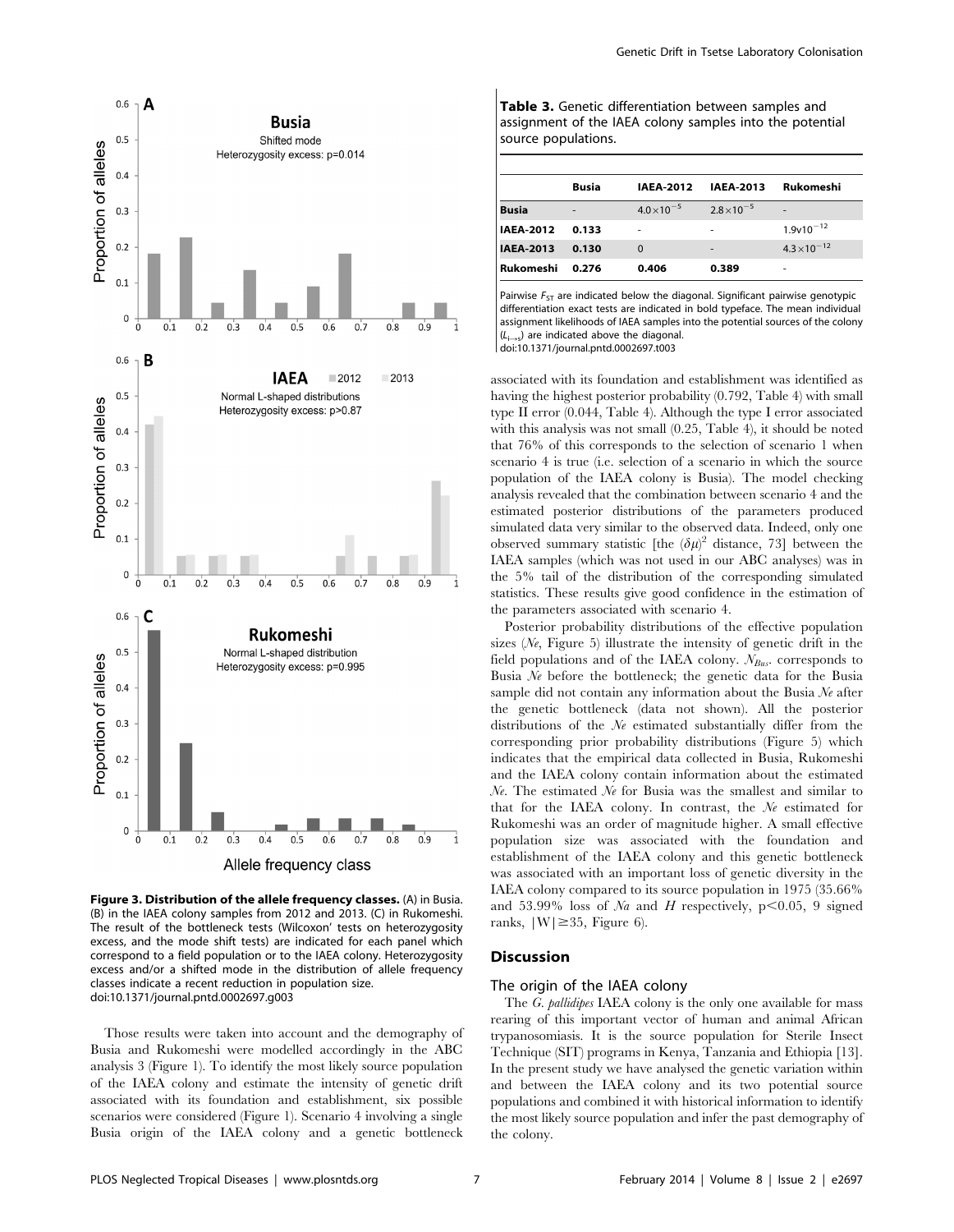

Figure 4. Estimated number of clusters and population structure from the STRUCTURE analysis. (A) Mean ( $\pm$ SD) natural logarithm of the likelihood of the data [LnP(X|K)] over 10 Structure replicated runs for each value of the putative number of clusters (K). (B) Estimated population structure from the STRUCTURE analysis for K = 2 and 3. Each individual is represented by a vertical line divided into K coloured segments that represent the individual's estimated membership fractions in K clusters. Black lines separate individuals from different samples. Each plot, is based on the highest-probability run (among ten) at  $K = 2$  and 3. doi:10.1371/journal.pntd.0002697.g004

Measurements of genetic variation between samples and Bayesian clustering clearly indicated a strong similarity between the colony and the Busia population and no introgression from Rukomeshi. The only counter-evidence is four private alleles from Rukomeshi (present in Rukomeshi and not in Busia) that were observed in the IAEA colony. This result lacked statistical significance however. A potential explanation for this observation is that the Busia population experienced a genetic bottleneck between the establishment of the IAEA colony and the collection of our Busia sample. Those four alleles could have been lost in the Busia population through this genetic bottleneck which would imply that, while those four alleles are private to Rukomeshi relatively to our Busia sample, they might not have been private to Rukomeshi relatively to the Busia population before the genetic bottleneck.

The bottleneck in Busia is most likely to have been caused by tsetse control measures carried out in the area in the 1990's [70] and thus limit the utility of our Busia sample for drawing robust conclusions about the intensity of the genetic drift associated with the foundation and establishment of the IAEA colony in the 1970's through direct comparison of the genetic variation within samples. To overcome this restriction an ABC approach allowed inferences about the past demography of the IAEA colony based on contemporary samples of the colony and of its potential source population. The results suggest that taking into account the past demography of the source population was very relevant in the context of this study as it allowed us to make more accurate inferences about the intensity of the genetic drift that was associated with the foundation and establishment of the IAEA colony. Such inferences would have been biased in a direct comparison of the Busia sample and of the IAEA samples because

the Busia population experienced a genetic bottleneck between the foundation of the IAEA colony and the sampling in Busia.

The ABC analysis gives a numerical prediction for the population size during the bottleneck. Our estimates revealed that the genetic drift associated with the foundation and establishment of the IAEA colony was strong with an effective number of individuals associated with the foundation and establishment of the colony around 27. This is consistent with the historical record that only 36 females were used to start the colony [14].

To conclude, all the analyses indicate clearly that the area of origin of the IAEA colony is the Kenya/Uganda border and that a severe genetic bottleneck was associated with the foundation and establishment of the colony causing a marked loss of genetic diversity. These data contrast with earlier findings on colonies of G. pallidipes but those studies were constrained by using isoenzyme markers and analytical approaches based largely on measurement of allele frequencies and heterozygosity [5,74].

## Illustration of the usefulness of model based inferences in population genetics

The data set analysed in the present study is a good illustration of the usefulness of model based inferences, such as the ABC, over more classical population genetics analyses. It is clear from our data that a direct comparison of the genetic diversity of laboratory colony with that of the sample collected from its source population resulted in similar values for Na and AR which, in isolation, seem to indicate no loss of diversity in the colony. These findings contrast however with the heterozygosity excess, the mode shift of the distribution of the allele frequency classes and the ABC analysis all of which indicate that the Busia population has

Table 4. Posterior probability of the selected scenarios and confidence in scenario choice in the ABC analyses.

| <b>Number of competing</b><br>scenarios | Selected scenario                            | Posterior probability [95% CI] | Type I error | <b>Type II error Mean</b><br>(min-max) |
|-----------------------------------------|----------------------------------------------|--------------------------------|--------------|----------------------------------------|
|                                         | Scenario 1 (strong bottleneck)               | 0.997 [0.997,0.998]            | 0.17         | $0.065(0.05-0.08)$                     |
|                                         | Scenario 3 (constant population<br>size)     | 0.737 [0.724.0.750]            | 0.66         | $0.275(0.07-0.48)$                     |
| 6                                       | Scenario 4 (Busia origin with<br>bottleneck) | 0.792 [0.756.0.827]            | 0.25         | $0.044(0.05 - 0.17)$                   |
|                                         |                                              |                                |              |                                        |

doi:10.1371/journal.pntd.0002697.t004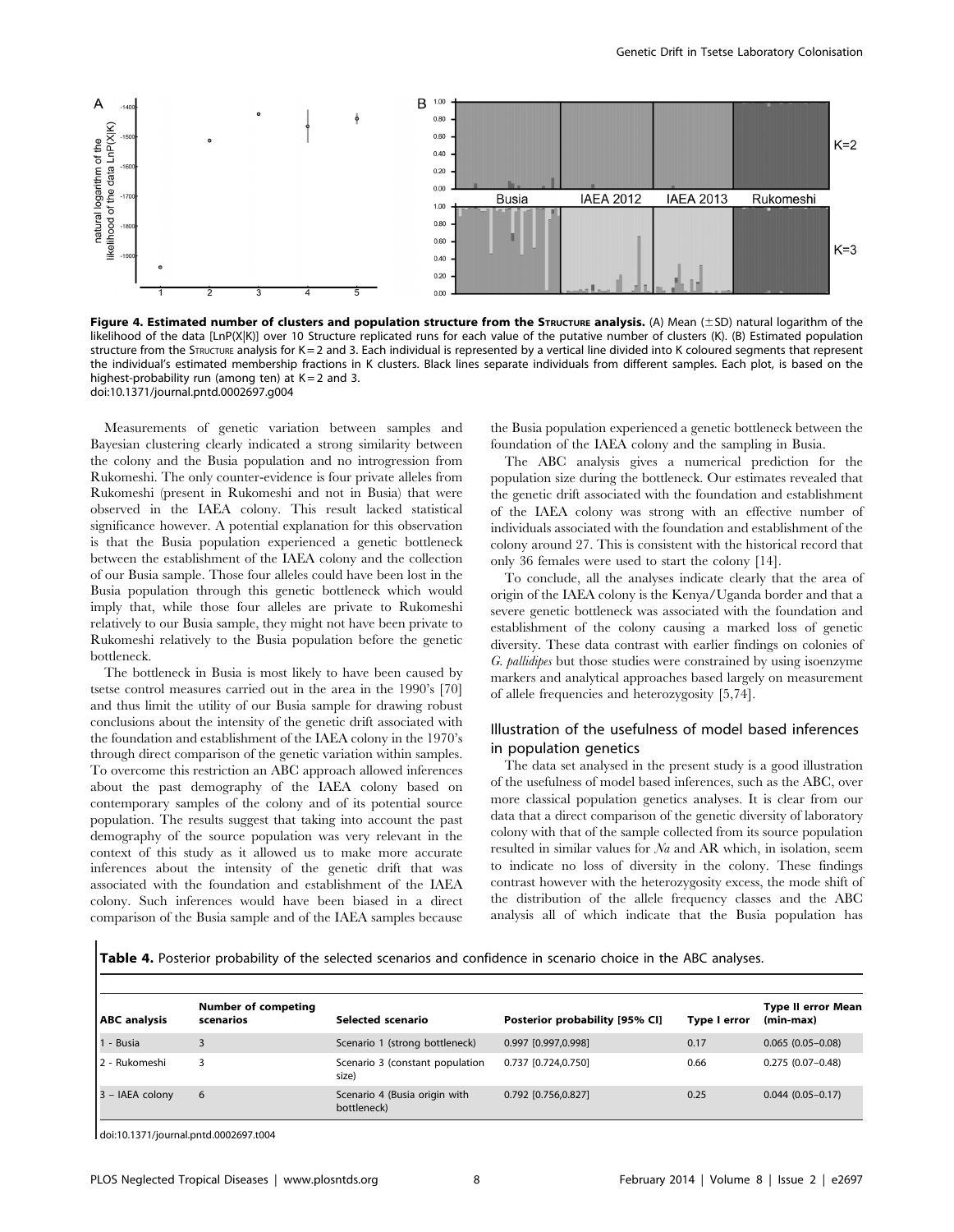

Figure 5. Effective population sizes (Ne) estimated from the ABC analysis with scenario 4 (Figure 1). The prior distributions are shown as black lines while the posterior distributions are shown as coloured lines using the same colour code as in Figure 1. The medians of a posterior distribution, considered as point estimate of the parameters, are indicated. Each distribution was obtained from 10000 values. (A)  $N_{\text{Buz}}$ : Ne of the Busia population. N<sub>Ruk</sub>: Ne of the Rukomeshi population. N<sub>IAEA</sub>: Ne of the IAEA colony. The prior distributions for N<sub>Bus</sub>, and N<sub>Ruk</sub> are shown as a plain line while the prior distribution for N<sub>IAEA</sub> is shown as a dashed line. (B)  $NB_{col, Bus}$ : Ne of the colony of Busia origin (which is at the origin of the current IAEA colony) during the bottleneck associated with its establishment. doi:10.1371/journal.pntd.0002697.g005

experienced a severe genetic bottleneck. Using the ABC it was possible to take into account the demography of the Busia population between the foundation of the IAEA colony and the sampling of flies in Busia. The current study clearly demonstrates that model based inferences, such as ABC, are more powerful at detecting genetic bottlenecks compared to moment based methods such as the ones implemented in the program BOTTLENECK [54] that was unable to detect any bottleneck in the IAEA colony from contemporary samples. This observation accords with previous findings both empirical [e.g. 75] and by simulation [76].

As indicated by Luikart et al. [57] and Piry et al. [54] the tests implemented in the program BOTTLENECK are able to detect recent genetic bottleneck 2Ne-4Ne generations before sampling. The bottleneck associated to the IAEA colony is likely to have occurred about 150 generations before sampling which potentially explains why the tests implemented in BOTTLENECK did not detect any



Figure 6. Loss of genetic diversity in the IAEA colony (2013 sample) with respect to its simulated source population at the Kenya/Uganda border in 1975. Na; allelic diversity loss and H; expected heterozygosity loss. Both losses are statistically significant (Wilcoson's signed-rank tests over loci,  $p \le 0.05$ ). doi:10.1371/journal.pntd.0002697.g006

bottleneck in the IAEA colony from contemporary samples. Moreover, Hoban et al. [77] recently showed by simulation that a ''recovery after a moderate amount of time'' is associated with an important reduction of power in bottleneck detection when using moment based methods. This finding is consistent with a rapid recovery after bottleneck that occurred in the IAEA colony from 36 to over 1500 females in approximately three years [14].

## Potential consequences for Sterile Insect Technique (SIT) programs

The high level of genetic drift that occurred in the IAEA colony could have a negative impact on SIT because some of the wildtype characteristics of G. pallidipes could potentially have been lost during the strong genetic bottleneck that was associated with the IAEA colony foundation and establishment. For example, some genetic diversity associated with mating competitiveness could have been lost that would lead to a suboptimal mating competitiveness of the colony males in the field.

Theoretically, several things can be done to reduce genetic drift associated with rearing organisms in captivity. In a colony already established it is possible to limit genetic drift by reducing the variation in reproductive success by reducing the number of nonmated individuals and/or by homogenising the contribution of each family to the next generation. However, for SIT, that requires mass production of males for sterilization and release into to field, reducing the variation in reproductive success is not feasible. Indeed, SIT requires the production of tens of thousands of insects and, in such conditions, the work load associated with measures seeking the homogenisation of the contribution of each family to the next generation would be too demanding. Moreover, for tsetse SIT, the requirement to produce spare males to be sterilised goes against any procedure that would aim at reducing the number of non-mated individuals. Indeed, males for SIT are spared before mating (and some techniques even seek to identify the males during the pupal period) and this is made possible by the use of a skewed sex ratio at mating [1 male to 3 or 4 females depending on tsetse species, 78].

For colony established from scratch, it is obvious that maximising the number of founder individuals and/or providing a continuous input of individuals from the field will limit the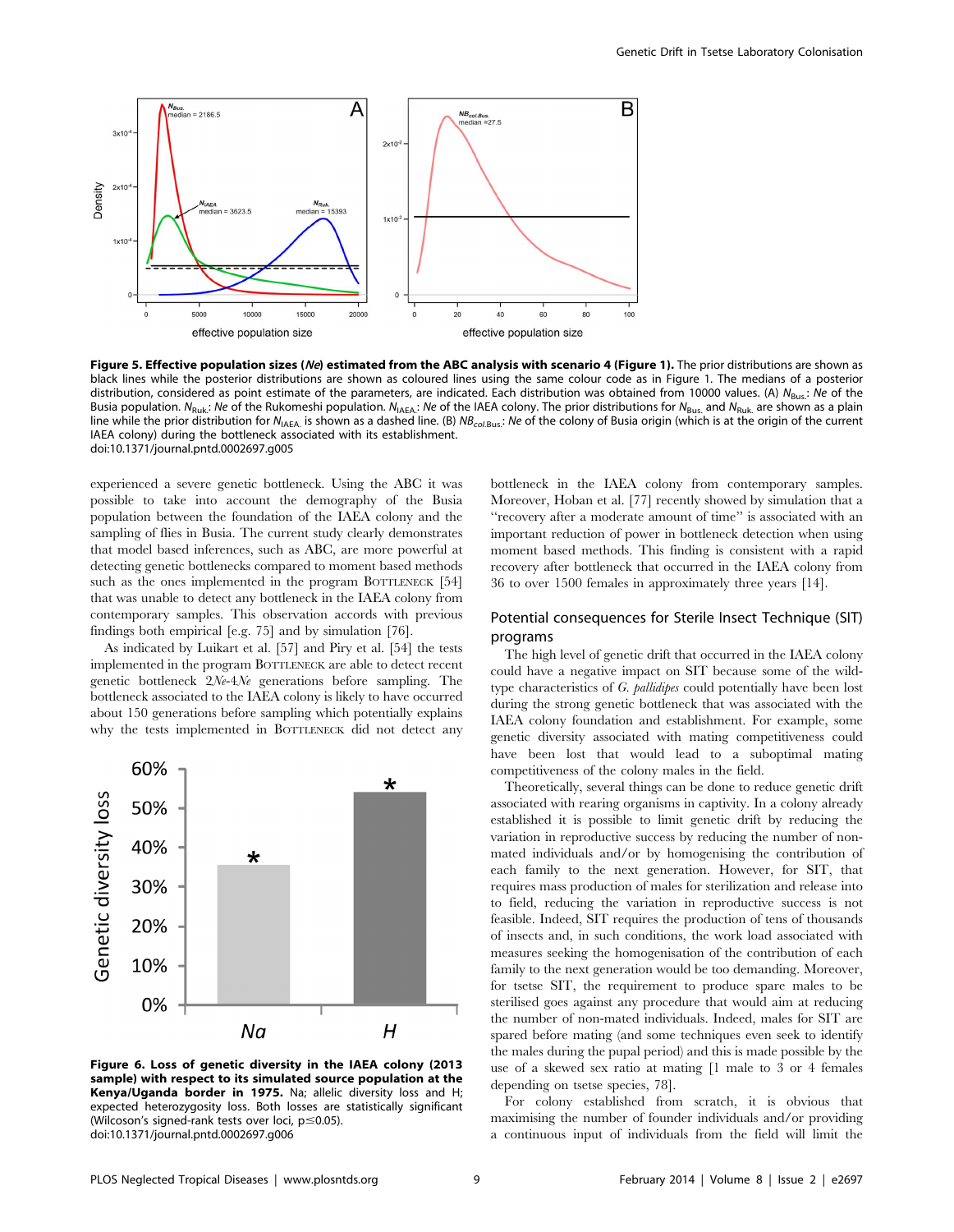genetic diversity loss compared to the field population of origin. However, this could also prevent laboratory establishment and mass rearing that requires a high level of adaptation of the reared organisms to the laboratory conditions [4]. Indeed a continuous input of flies from the laboratory to the field would lead to a continuous gene flow from the wild to the laboratory and could prevent adaptation to the laboratory (i.e. the increase in frequency of ''laboratory adapted'' gene combinations).

In G. pallidipes, many unsuccessful attempts have been made to raise small laboratory colonies [e.g. 79] as well as larger mass rearing colonies [80–82]. Although some of those unsuccessful attempts could be due to fly diseases [82], genetic effects could also provide explanations. Surprisingly, compared to other G. pallidipes colonies reported in the literature, the IAEA colony was started from the smallest number of founding individuals while it is the only one that has reached mass rearing. Indeed, all the attempts to establish G. pallidipes colonies that are reported in the literature have been made with many more founding individuals [see 79, for failure, 79 & 83, for maintenance of very small colonies and 84 & 85 for successful colonisations]. The 36 producing females that were at the origin of the IAEA colony [14] may have carried a gene pool particularly suitable for laboratory colonisation. Alternatively it is possible that some deleterious alleles have been purged by genetic drift [86,87], making this colony more successful than others.

Combining our results with those of Ouma et al. [35] allows evaluation of the representativeness of the IAEA colony compared to G. pallidipes field populations. When doing so it is important to take into account the fact that the Busia population likely experienced a genetic bottleneck, probably in the 1990's. In accordance with our inferences about this genetic bottleneck in Busia, Ouma et al. [35] have shown that the genetic diversity of the Busia population is on average around 25% (32% for AR and  $21\%$  for H) lower than that of other G. pallidipes populations in Uganda and Kenya. Taking into account this discrepancy of genetic diversity between Busia and other field populations, we can conclude that the genetic diversity of the IAEA colony is on average around 55% (45% for AR and 63% for H) lower than that of other G. pallidipes populations in Uganda and Kenya. This is concordant with our comparison between the genetic diversity of the IAEA colony with the simulated Busia 1975 sample (Figure 6). The differences between the genetic diversity present in the IAEA colony and populations that are genetically highly diverse like Rukomeshi [22] is of course even larger. Indeed, the genetic diversity in the IAEA colony is around 65% (65% for AR and 66% for  $H$ ) lower than in the Rukomeshi population.

Insect laboratory colonies should be genetically similar to field populations for meaningful studies to be performed on different aspects of biology of a species [e.g. 5]. In this respect, our data imply that results obtained using the IAEA colony should be interpreted with some caution with regard to the biology of G. pallidipes. It should be noted that no genetic diversity loss compared to field populations have been detected in other colonies of

#### References

- 1. Holmes P (2013) Tsetse-transmitted trypanosomes Their biology, disease impact and control. J Invertebr Pathol 112: S11–S14.
- 2. Vreysen MJB, Saleh KM, Lancelot R, Bouyer J (2011) Factory Tsetse Flies Must Behave Like Wild Flies: A Prerequisite for the Sterile Insect Technique. PLoS Neglect Trop D 5: e907.
- 3. Klassen W, Curtis CF (2005) History of the Sterile Insect Technique. In: Dyck VA, Hendrichs J, Robinson AS, editors. Sterile Insect Technique: Springer Netherlands. pp. 3–36.
- 4. Krafsur ES (2005) Role of Population Genetics in the Sterile Insect Technique. In: Dyck VA, Hendrichs J, Robinson AS, editors. Sterile Insect Technique: Springer Netherlands. pp. 389–406.

different species of tsetse (G. tachinoides, G. m. morsitans, G. m. centralis and *G. pallidipes*) except in a *G. p. gambiensis* colony [reviewed in 5].

## Supporting Information

Figure S1 Successful amplification of locus GmmF10 in all the samples from Busia. (PDF)

Supplementary file S1 Evaluation of 15 microsatellite loci for their use in population genetics analyses of G. pallidipes using multiplex PCR. Includes Table S4 (G. pallidipes samples used in the evaluation of the 15 microsatellite loci), Table S5 (Characteristics of the 15 microsatellites loci evaluated) and Table S6 (Validation of the microsatellite loci for their use for population genetics).

(DOCX)

Supplementary file S2 Inferring the past demography of the Busia and the Rukomeshi populations using Approximate Bayesian computation (ABC). Includes Table S7 (Prior distributions of the parameters used in the Busia ABC analysis) and Figure S2 (Demographic scenario considered to infer the demographic history of the Busia and Rukomeshi populations). (DOCX)

Table S1 Characteristics of the 9 microsatellites loci used in this study.

(DOCX)

Table S2 Allele "bins" defined for the 9 G. pallidipes microsatellite loci used.

(DOCX)

Table S3 Summary statistics used in the different ABC analyses. (DOCX)

#### Acknowledgments

We thank Anne-Marie Donachie and Alana Hamilton (University of Glasgow, UK) as well as Esther Waweru and James Kabii (ICIPE, Kenya) for technical and administrative assistance; Michael Miles and James Patterson (London School of Hygiene and Tropical Medicine, UK), Johnson Ouma (KARI-Trypanosomiasis Research Centre, Kenya) and Adly Abd-Alla (Insect Pest Control Laboratory, FAO/IAEA, Austria) for their assistance with acquisition of field samples; Andrew Parker (Insect Pest Control Laboratory, FAO/IAEA, Austria) for supplying the IAEA colony samples and for his research regarding the history of the colony; Eric Lombaert (INRA, France) for his advice regarding the ABC analyses and Anne Fischer (ICIPE, Kenya) for critical reading of an earlier version of this manuscript.

#### Author Contributions

Conceived and designed the experiments: MC DKM CMRT. Performed the experiments: MC. Analyzed the data: MC. Contributed reagents/ materials/analysis tools: MC DKM CMRT. Wrote the paper: MC DKM CMRT.

- 5. Gooding RH (1990) Genetic aspects of quality control in tsetse colonies. Insect Sci Appl 11: 385–398.
- 6. Vreysen MJB, Saleh KM, Ali MY, Abdulla AM, Zhu ZR, et al. (2000) Glossina austeni (Diptera : Glossinidae) eradicated on the Island of Unguja, Zanzibar, using the sterile insect technique. J Econ Entomol 93: 123–135.
- 7. Gibson WC, Wellde BT (1985) Characterization of Trypanozoon stocks from the South Nyanza sleeping sickness focus in Western Kenya. Trans Roy Soc Trop Med Hyg 79: 671–676.
- 8. Auty HK, Picozzi K, Malele I, Torr SJ, Cleaveland S, et al. (2012) Using Molecular Data for Epidemiological Inference: Assessing the Prevalence of Trypanosoma brucei rhodesiense in Tsetse in Serengeti, Tanzania. Plos Neglect Trop Dis 6: e1828.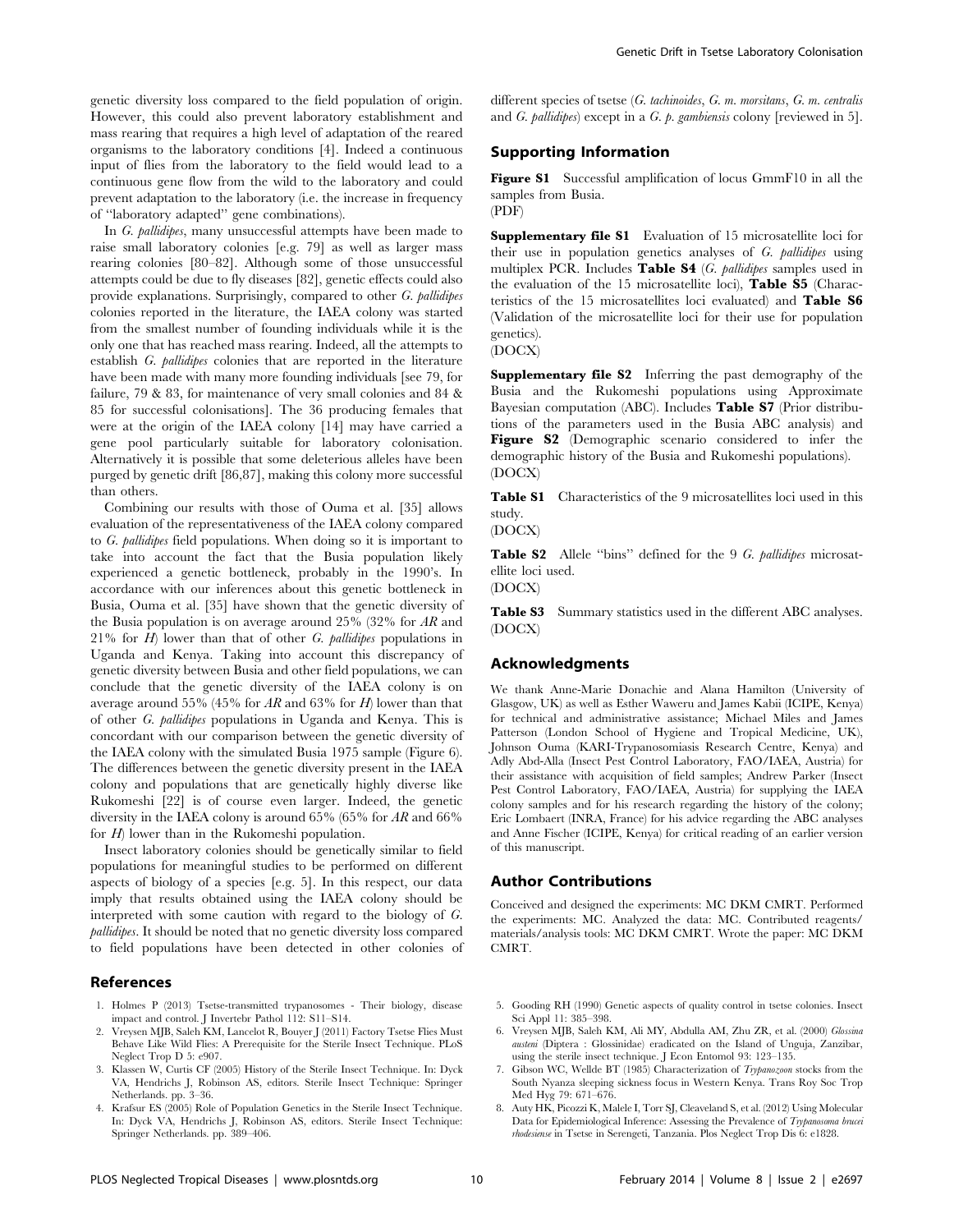- 9. Njiru ZK, Ndung'u K, Matete G, Ndungu JM, Gibson WC (2004) Detection of Trypanosoma brucei rhodesiense in animals from sleeping sickness foci in East Africa using the serum resistance associated (SRA) gene. Acta Trop 90: 249–254.
- 10. Njiru ZK, Makumi JN, Okoth S, Ndungu JM, Gibson WC (2004) Identification of trypanosomes in Glossina pallidipes and G. longipennis in Kenya. Infect Genet Evol 4: 29–35.
- 11. International Atomic Energy Agency IAEA (2011) Strengthening the Agency's Activities related to Nuclear Science, Technology and Applications.
- 12. Parker A (2013) Joint FAO/IAEA Insect Pest Control Laboratory, Vienna, Austria, pers. com.
- 13. Anonymous (2013) World-Wide Directory of SIT Facilities (DIR-SIT), joint FAO/IAEA Programme of Nuclear Techniques in Food and Agriculture, Available at: http://nucleus.iaea.org/dirsit/dirsitx.aspx [Accessed January 2014].
- 14. Leegwater van der Linden ME (1980) Recent advances in the rearing of Glossina pallidipes Austen [413–422]. In: Proceedings of the International Symposium on the Use of Isotopes for Research and Control of Vectors of Animal Diseases, Host Pathogen Relationships and the Environmental Impact of Control Procedures; 7–11 May 1979; Vienna, Austria.
- 15. Abd-Alla A, Bossin H, Cousserans F, Parker A, Bergoin M, et al. (2007) Development of a non-destructive PCR method for detection of the salivary gland hypertrophy virus (SGHV) in tsetse flies. J Virol Methods 139: 143–149.
- 16. Briceno RD, Eberhard WG, Robinson AS (2007) Copulation behaviour of Glossina pallidipes (Diptera : Muscidae) outside and inside the female, with a discussion of genitalic evolution. B Entomol Res 97: 471–488.
- 17. Mutika GN, Opiyo E, Robinson AS (2002) Effect of low temperature treatment on the quality of male adult Glossina pallidipes (Diptera: Glossinidae) in relation to the sterile insect technique. Entomol Sci 5: 209–214.
- 18. Mutika GN, Parker AG (2006) Induced sterility of Glossina pallidipes Austen males after irradiation in a nitrogen atmosphere. Entomol Sci 9: 47–53.
- 19. Olet PA, Opiyo E, Robinson AS (2002) Sexual receptivity and age in Glossina pallidipes Austen (Dipt., Glossinidae). J Appl Entomol 126: 86–91.
- 20. Dyer NA, Lawton SP, Ravel S, Choi KS, Lehane MJ, et al. (2008) Molecular phylogenetics of tsetse flies (Diptera: Glossinidae) based on mitochondrial (COI, 16S, ND2) and nuclear ribosomal DNA sequences, with an emphasis on the palpalis group. Mol Phylogenet Evol 49: 227–239.
- 21. Langley P (2013) Tsetse Research Laboratory, Bristol, UK, pers. com.
- 22. Ouma JO, Marquez JG, Krafsur ES (2005) Macrogeographic population structure of the tsetse fly, Glossina pallidipes (Diptera : Glossinidae). B Entomol Res 95: 437–447.
- 23. Bermond G, Ciosi M, Lombaert E, Blin A, Boriani M, et al. (2012) Secondary Contact and Admixture between Independently Invading Populations of the Western Corn Rootworm, Diabrotica virgifera virgifera in Europe. PLoS One 7: e50129.
- 24. Ciosi M, Miller NJ, Toepfer S, Estoup A, Guillemaud T (2011) Stratified dispersal and increasing genetic variation during the invasion of Central Europe by the western corn rootworm, Diabrotica virgifera virgifera. Evol Appl 4: 54–70.
- 25. Ciosi M, Toepfer S, Li H, Haye T, Kuhlmann U, et al. (2009) European populations of Diabrotica virgifera virgifera are resistant to aldrin, but not to methyl parathion. J Appl Entomol 133: 307–314.
- 26. Lombaert E, Guillemaud T, Thomas CE, Handley LJL, Li J, et al. (2011) Inferring the origin of populations introduced from a genetically structured native range by approximate Bayesian computation: case study of the invasive ladybird Harmonia axyridis. Mol Ecol 20: 4654–4670.
- 27. Beaumont MA, Zhang WY, Balding DJ (2002) Approximate Bayesian computation in population genetics. Genetics 162: 2025–2035.
- 28. Pritchard JK, Seielstad MT, Perez-Lezaun A, Feldman MW (1999) Population growth of human Y chromosomes: A study of Y chromosome microsatellites. Mol Biol Evol 16: 1791–1798.
- 29. Tavare S, Balding DJ, Griffiths RC, Donnelly P (1997) Inferring coalescence times from DNA sequence data. Genetics 145: 505–518.
- 30. Lombaert E, Guillemaud T, Cornuet JM, Malausa T, Facon B, et al. (2010) Bridgehead Effect in the Worldwide Invasion of the Biocontrol Harlequin Ladybird. PLoS One 5: e9743.
- 31. Miller N, Estoup A, Toepfer S, Bourguet D, Lapchin L, et al. (2005) Multiple transatlantic introductions of the western corn rootworm. Science 310: 992.
- 32. Bertorelle G, Benazzo A, Mona S (2010) ABC as a flexible framework to estimate demography over space and time: some cons, many pros. Mol Ecol 19: 2609–2625.
- 33. Chan YL, Anderson CNK, Hadly EA (2006) Bayesian estimation of the timing and severity of a population bottleneck from ancient DNA. Plos Genet 2: e59.
- 34. Guillemaud T, Beaumont MA, Ciosi M, Cornuet JM, Estoup A (2010) Inferring introduction routes of invasive species using approximate Bayesian computation on microsatellite data. Heredity 104: 88–99.
- 35. Ouma JO, Beadell JS, Hyseni C, Okedi LM, Krafsur ES, et al. (2011) Genetic diversity and population structure of Glossina pallidipes in Uganda and western Kenya. Parasites Vector 4: 122.
- 36. Kariithi HM, Ahmadi M, Parker AG, Franz G, Ros VI, et al. (2013) Prevalence and genetic variation of salivary gland hypertrophy virus in wild populations of the tsetse fly Glossina pallidipes from southern and eastern Africa. J Invertebr Pathol 112 Suppl: S123–132.
- 37. FAO (1982) Description and keys for the identification of Glossina species. In: Pollock JN, editor. Training manual for tsetse control personnel Volume 1. Rome: Food and agriculture organization of the united nations.
- 38. Hyseni C, Beadell JS, Gomez Ocampo Z, Ouma JO, Okedi LM, et al. (2011) The G.m. morsitans (Diptera: Glossinidae) genome as a source of microsatellite markers for other tsetse fly (Glossina) species. Molecular Ecology Resources Primer Database, Available at: http://tomato.bio.trinity.edu/manuscripts/11- 3/mer-10-0402.pdf [Accessed January 2014].
- 39. Molecular Ecology Resources Primer Development C, Agata K, Alasaad S, Almeida-Val VMF, ÁLvarez-Dios JA, et al. (2011) Permanent Genetic Resources added to Molecular Ecology Resources Database 1 December 2010–31 January 2011. Mol Ecol Resources 11: 586–589.
- 40. Baker MD, Krafsur ES (2001) Identification and properties of microsatellite markers in tsetse flies Glossina morsitans sensu lato (Diptera: Glossinidae). Mol Ecol Notes 1: 234–236.
- 41. Ouma JO, Cummings MA, Jones KC, Krafsur ES (2003) Characterization of microsatellite markers in the tsetse fly, Glossina pallidipes (Diptera : Glossinidae). Mol Ecol Notes 3: 450–453.
- 42. Ouma JO, Marquez JG, Krafsur ES (2006) New polymorphic microsatellites in Glossina pallidipes (Diptera : Glossinidae) and their cross-amplification in other tsetse fly taxa. Biochem Genet 44: 471–477.
- 43. Holleley CE, Geerts PG (2009) Multiplex Manager 1.0: a cross-platform computer program that plans and optimizes multiplex PCR. Biotechniques 46: 511–517.
- 44. Salin F . AutoBin, Available at: http://www4.bordeaux-aquitaine.inra.fr/ biogeco/Media/Ressources/Logiciels/Autobin [Accessed January 2014].v 0.9 ed: INRA. pp. AutoBin is Excel Macro written in Microsoft Visual Basic (VBA). It automatically analyzes raw data generated from microsatellites genotyping software such as STRand (Toonen et al., 2001) or GeneMapper (Applied Biosystems, USA). It can deal with unlimited number of loci and samples, with no consideration of the type of SSRs motifs. AutoBin helps the user to bin his data with visual alerts and format automatically the data for downstream analysis.
- 45. Nei M (1987) Molecular Evolutionary Genetics. New York: Columbia University Press.
- 46. Piry S, Alapetite A, Cornuet JM, Paetkau D, Baudouin L, et al. (2004) GENECLASS2: A software for genetic assignment and first-generation migrant detection. J Hered 95: 536–539.
- 47. Raymond M, Rousset F (1995) Genepop (version. 1.2), a population genetics software for exact tests and ecumenicism. J Hered 86: 248–249.
- 48. Rousset F (2008) GENEPOP ' 007: a complete re-implementation of the GENEPOP software for Windows and Linux. Mol Ecol Resources 8: 103–106.
- 49. Goudet J (2001) FSTAT, a program to estimate and test gene diversities and fixation indices (version 2.9.3). Updated from Goudet (1995).
- 50. Raymond M, Rousset F (1995) An exact test for population differentiation. Evolution 49: 1280–1283.
- 51. Benjamini Y, Hochberg Y (1995) Controlling the False Discovery Rate a Practical and Powerful Approach to Multiple Testing. J Roy Stat Soc B Met 57: 289–300.
- 52. Weir BS, Cockerham C (1984) Estimating F-statistics for the analysis of population structure. Evolution 38: 1358–1370.
- 53. Cornuet JM, Luikart G (1996) Description and power analysis of two tests for detecting recent population bottlenecks from allele frequency data. Genetics 144: 2001–2014.
- 54. Piry S, Luikart G, Cornuet JM (1999) BOTTLENECK: A computer program for detecting recent reductions in the effective population size using allele frequency data. J Hered 90: 502–503.
- 55. Estoup A, Wilson IJ, Sullivan C, Cornuet JM, Moritz C (2001) Inferring population history from microsatellite and enzyme data in serially introduced cane toads, Bufo marinus. Genetics 159: 1671–1687.
- 56. Excoffier L, Estoup A, Cornuet JM (2005) Bayesian analysis of an admixture model with mutations and arbitrarily linked markers. Genetics 169: 1727–1738.
- 57. Luikart G, Allendorf FW, Cornuet JM, Sherwin WB (1998) Distortion of allele frequency distributions provides a test for recent population bottlenecks. J Hered 89: 238–247.
- 58. Pascual M, Chapuis MP, Mestres F, Balanya J, Huey RB, et al. (2007) Introduction history of Drosophila subobscura in the New World: a microsatellitebased survey using ABC methods. Mol Ecol 16: 3069–3083.
- 59. Rannala B, Mountain JL (1997) Detecting immigration by using multilocus genotypes. Proc Natl Acad Sci U S A 94: 9197–9201.
- 60. Ciosi M, Miller NJ, Kim KS, Giordano R, Estoup A, et al. (2008) Invasion of Europe by the western corn rootworm, Diabrotica virgifera virgifera: multiple transatlantic introductions with various reductions of genetic diversity. Mol Ecol 17: 3614–3627.
- 61. Pritchard JK, Stephens M, Donnelly P (2000) Inference of population structure using multilocus genotype data. Genetics 155: 945–959.
- 62. Coombs JA, Letcher BH, Nislow KH (2008) CREATE: a software to create input files from diploid genotypic data for 52 genetic software programs. Mol Ecol Resour 8: 578–580.
- 63. Falush D, Stephens M, Pritchard JK (2003) Inference of population structure using multilocus genotype data: Linked loci and correlated allele frequencies. Genetics 164: 1567–1587.
- 64. Evanno G, Regnaut S, Goudet J (2005) Detecting the number of clusters of individuals using the software STRUCTURE: a simulation study. Mol Ecol 14: 2611–2620.